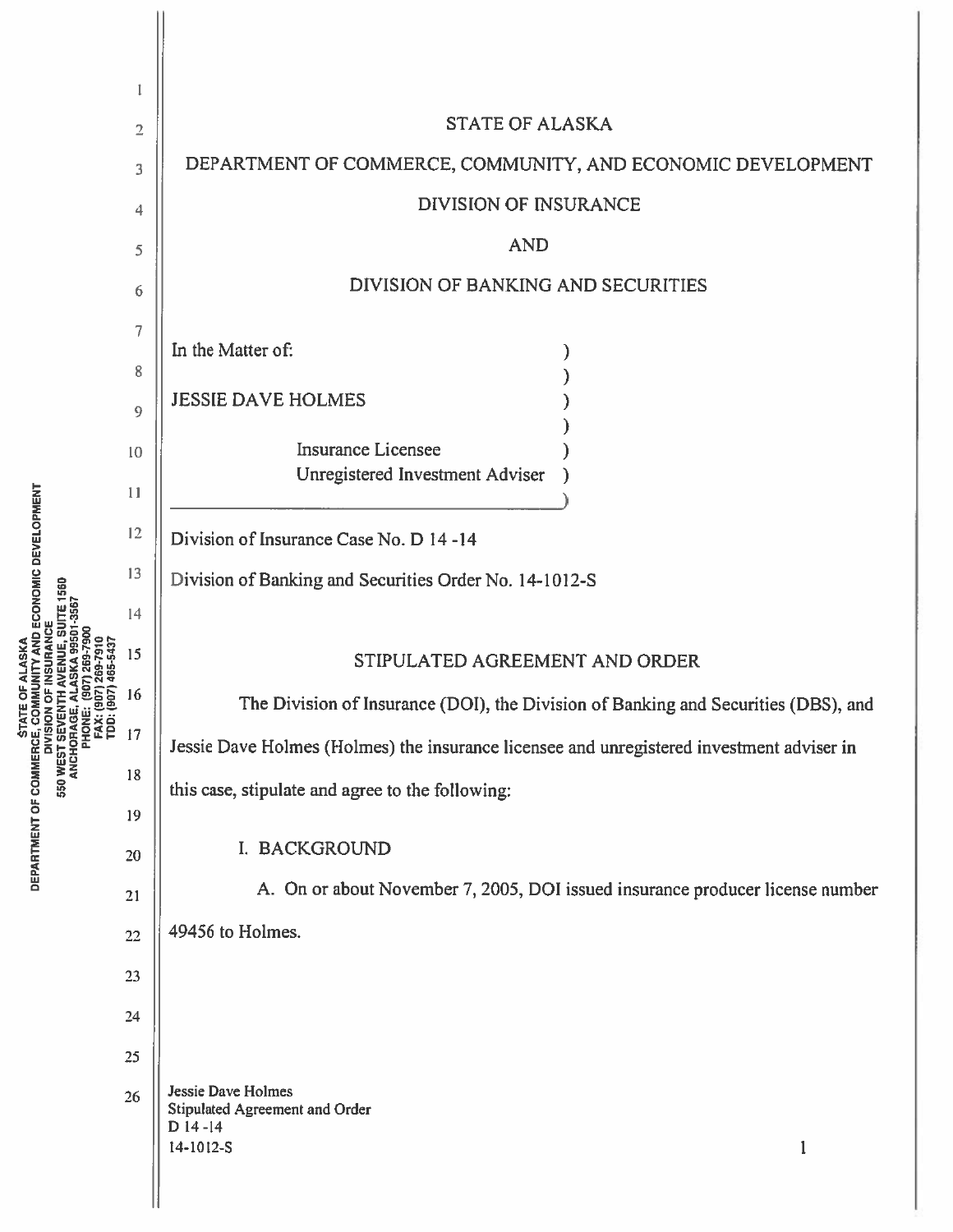| AND ECONOMIC DEVELOPMENT<br>1560                                                                                                       | I              |                                                                                                   |
|----------------------------------------------------------------------------------------------------------------------------------------|----------------|---------------------------------------------------------------------------------------------------|
|                                                                                                                                        | $\overline{c}$ | B. On or about April 6, 2012, Holmes' insurance producer license lapsed due to                    |
|                                                                                                                                        | 3              | his failure to timely renew or cancel his license and his license remained in lapsed status until |
|                                                                                                                                        | 4              | reinstated on or about May 11, 2012.                                                              |
|                                                                                                                                        | 5              | C. On or about March 17, 2014, DOI received a consumer complaint alleging                         |
|                                                                                                                                        | 6              | Holmes misrepresented an insurance product and opened an investigation into the matter.           |
|                                                                                                                                        | 7              | D. On or about March 19, 2014, DOI investigators alerted DBS of the consumer                      |
|                                                                                                                                        | 8              | complaint against Holmes.                                                                         |
|                                                                                                                                        | 9              |                                                                                                   |
|                                                                                                                                        | 10             | E. On or about March 30, 2014, Holmes' insurance producer license lapsed due to                   |
|                                                                                                                                        | 11             | his failure to renew his license.                                                                 |
|                                                                                                                                        | 12             | F. On or about May 12, 2014, DBS opened an investigation into the matter.                         |
|                                                                                                                                        | 13<br>14       |                                                                                                   |
|                                                                                                                                        | 15             | G. DOI's investigation revealed                                                                   |
| <b>SOS</b>                                                                                                                             | 16             | (i) numerous misrepresentations to Alaska consumers by Holmes regarding                           |
| PHONE:<br>FAX: (<br>TDD: (1                                                                                                            | 17             | insurance products including their nature, terms, accessibility of funds, rates of return, death  |
| <b>STATE AND STATE AND STATE AND STATE CONFIDENCE, CONSIDENT CONSIDENT</b><br>DIVISION<br>DIVISION STATE AND SUPPOSE SEVEN<br>ANCHORAG | 18             | benefit amounts, changeability of accounts, fees, and premiums due;                               |
|                                                                                                                                        | 19             | (ii) numerous failures by Holmes to respond to Alaska consumers' inquiries;                       |
|                                                                                                                                        | 20             | and                                                                                               |
|                                                                                                                                        | 21             |                                                                                                   |
|                                                                                                                                        | 22             | (iii) Holmes transacted business as an insurance producer during the periods his                  |
|                                                                                                                                        | 23             | insurance producer license number 49456 was in lapsed status.                                     |
|                                                                                                                                        | 24             |                                                                                                   |
|                                                                                                                                        | 25             |                                                                                                   |
|                                                                                                                                        | 26             | <b>Jessie Dave Holmes</b><br>Stipulated Agreement and Order<br>$D$ 14 -14                         |
|                                                                                                                                        |                | $\overline{2}$<br>14-1012-S                                                                       |
|                                                                                                                                        |                |                                                                                                   |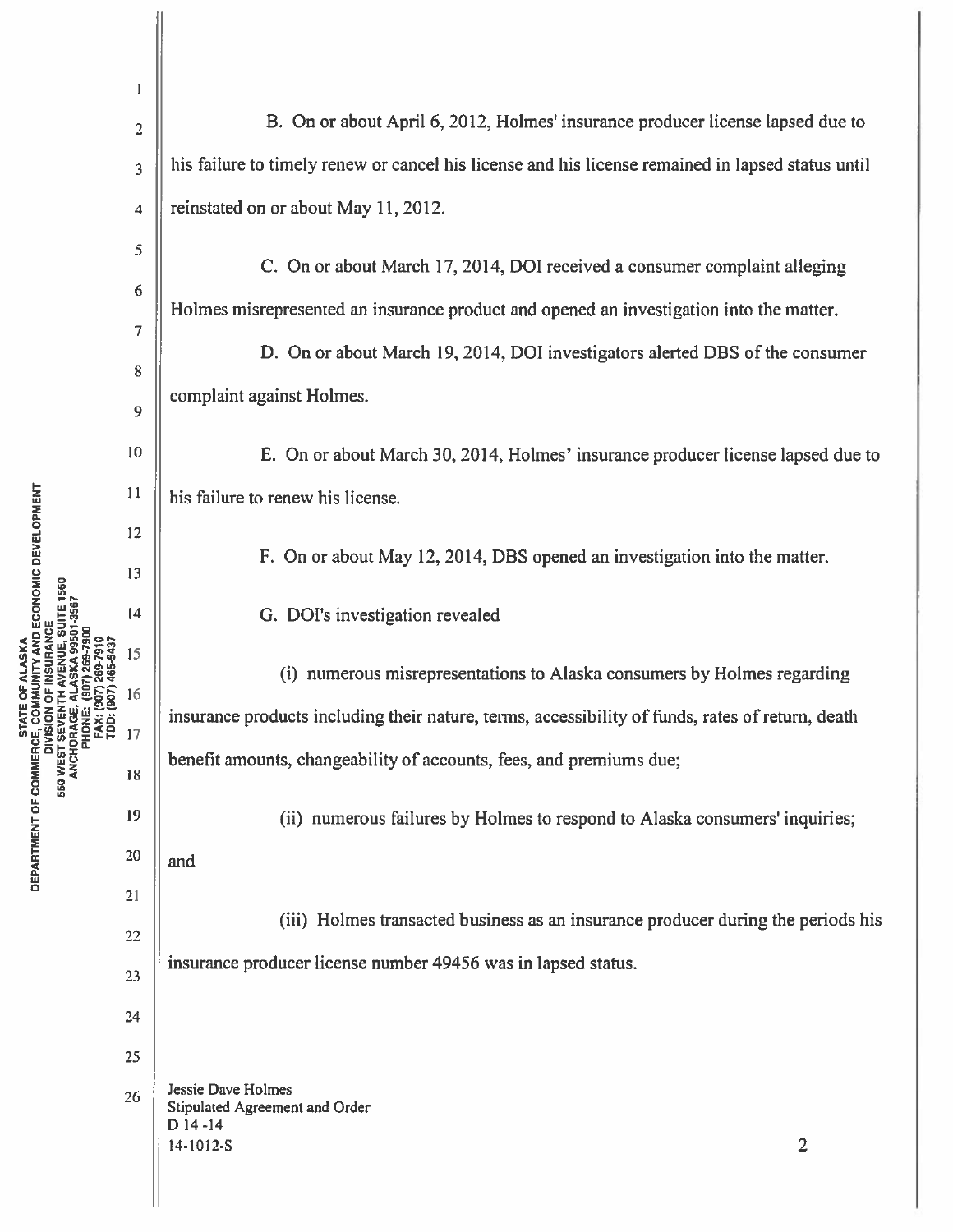|                                                                                                          | 1                       |                                                                                                  |
|----------------------------------------------------------------------------------------------------------|-------------------------|--------------------------------------------------------------------------------------------------|
|                                                                                                          | $\overline{\mathbf{c}}$ | H. DBS's investigation revealed numerous actions by Holmes acting as an                          |
|                                                                                                          | 3                       | investment adviser in Alaska by advising Alaska residents to withdraw funds from their           |
|                                                                                                          | 4                       | investment accounts containing securities and invest the funds in insurance products Holmes      |
|                                                                                                          | 5                       | was selling.                                                                                     |
|                                                                                                          | 6                       | I. Holmes actions and failures in paragraphs (G) and (H) are violations of                       |
|                                                                                                          | 7                       |                                                                                                  |
|                                                                                                          | 8                       | (i) AS $21.27.010(a)$ – person must be licensed to act as or represent to be an                  |
|                                                                                                          | 9                       | insurance producer;                                                                              |
|                                                                                                          | 10                      | (ii) AS $21.27.020(b)(4) - a$ licensee shall be a trustworthy person;                            |
|                                                                                                          | 11                      |                                                                                                  |
|                                                                                                          | 12                      | (iii) AS $21.36.030(a)(1)$ - misrepresentation;                                                  |
| ND ECONOMIC DEVELOPMENT<br>E 1560                                                                        | 13                      | (iv) AS $45.55.030(c)$ – a person must be registered to transact business as an                  |
|                                                                                                          | 14                      | investment adviser; and                                                                          |
|                                                                                                          | 15                      |                                                                                                  |
|                                                                                                          | 16                      | (v) 3 AAC 26.778(a) – lack of knowledge of annuity product.                                      |
| <b>ARE</b><br>Exp                                                                                        | 17                      | J. The director of DOI, under AS $21.27.410(a)$ and AS $21.27.440(a)(3)$ , may                   |
|                                                                                                          | 18                      | revoke a license for a violation of AS 21; for material misrepresentation of the terms or effect |
|                                                                                                          | 19                      | of an insurance contract with intent to deceive; for conduct considered by the director of DOI   |
| <b>STARTMENT OF COMMERCE, CITAR</b><br>DIVISIO DIVISIO DIVISIO B50<br>DISION B50 WEST SEVE<br>SANCHORAGE | 20<br>21                | to reflect incompetence or untrustworthiness, or to be a source of potential injury or harm to   |
|                                                                                                          | 22                      | the public; and for engaging in unfair or fraudulent insurance transactions.                     |
|                                                                                                          | 23                      | K. The director of DOI, under AS 21.36.910(e), may revoke a license of a person                  |
|                                                                                                          | 24                      | who knew or should have known that the person was in violation of AS 21.36.                      |
|                                                                                                          | 25                      |                                                                                                  |
|                                                                                                          | 26                      | <b>Jessie Dave Holmes</b><br>Stipulated Agreement and Order<br>$D$ 14 -14                        |
|                                                                                                          |                         | 3<br>14-1012-S                                                                                   |

 $\mathbf{H}$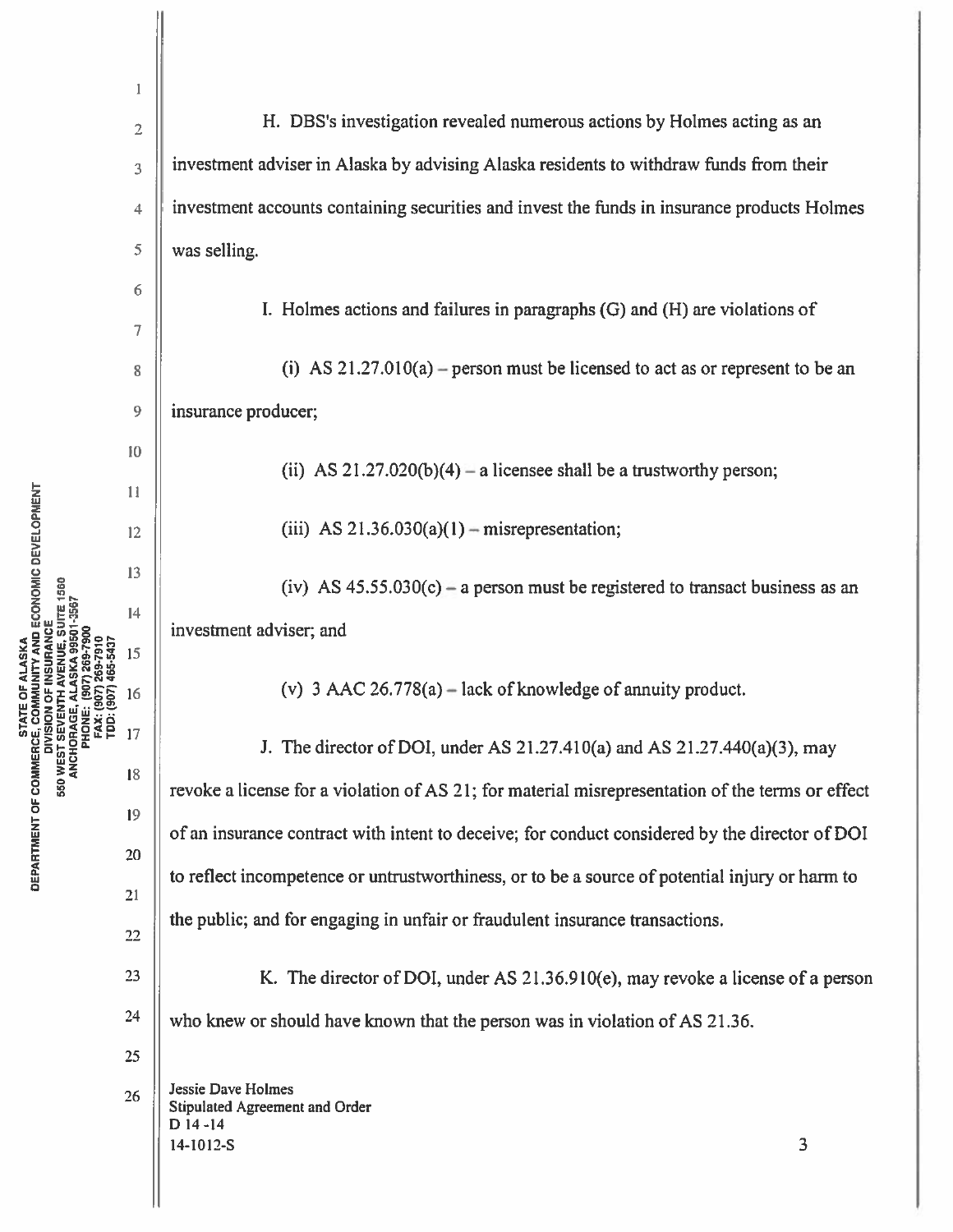STATE OF COMMERCE, COMMUNITY AND ECONOMIC DEVELOPMENT<br>DEPARTMENT OF COMMERCE, COMMUNITY AND ECONOMIC DEVELOPMENT<br>550 WEDDAGE, ALASKAUE, SISTE 1550<br>ANCHORAGE, ALASKAUE, SIST-3557<br>ANCHORAGE, ALASKAUE, SIST-3557 FAX: (907)<br>TDD: (907) 6

 $\mathbf{1}$ 

3

7

8

9

12

Is

'9

2  $\parallel$  L. The director of DOI, under AS 21.27.440(a)(2), may impose a civil penalty of not more than \$10,000 for each violation or <sup>a</sup> civil penalty of not more than \$25,000 for each 4 | violation if the director of DOI determines that the person willfully violated the provisions of 5 AS 21.27.

M. The director of DOl, under AS 21.36.910(e), may impose <sup>a</sup> civil penalty of not more than \$25,000 for each violation or \$250,000 for engaging in the genera<sup>l</sup> business practice in violation of AS 21.36 if the director of DOI determines the person knew or should have  $\left\| \right\|$  known that the person was in violation of AS 21.36.

 $\lvert$  N. The director of DBS, under AS 45.55.920(b), may impose a civil penalty of not more than \$2,500 for <sup>a</sup> single violation or not more than \$25,000 for multiple violations when  $\left\| \right\|$  a person knowingly or intentionally violates AS 45.55.

 $\begin{array}{c|c|c|c|c|c|c|c} \hline \text{R5} & \text{O.} & \text{The director of DBS, under AS 45.55.920(c), may impose a civil penalty of not a single problem.} \end{array}$  $_{16}$  more than \$500 for a single violation or not more than \$5,000 for multiple violations for  $_{17}$  | violations of AS 45.55 not covered under AS 45.55.920(b).

II. TERMS OF AGREEMENT

 $\begin{array}{c|c}\n & 20\n\end{array}$  1. Holmes stipulates and agrees

<sup>21</sup> (i) that the conduct described in paragraph G above constitutes a violation of <sup>22</sup> Alaska law, including AS 21.27.410(a), and that it is appropriate that the director of DOI 23 revoke insurance producer license number 49456, currently in lapse status, effective as of the 24 date this order is signed by the director of DOl; 25

Jessie Dave Holmes  $26$  || Jessie Dave Holmes<br>Stipulated Agreement and Order D 14-14  $14-1012-S$  4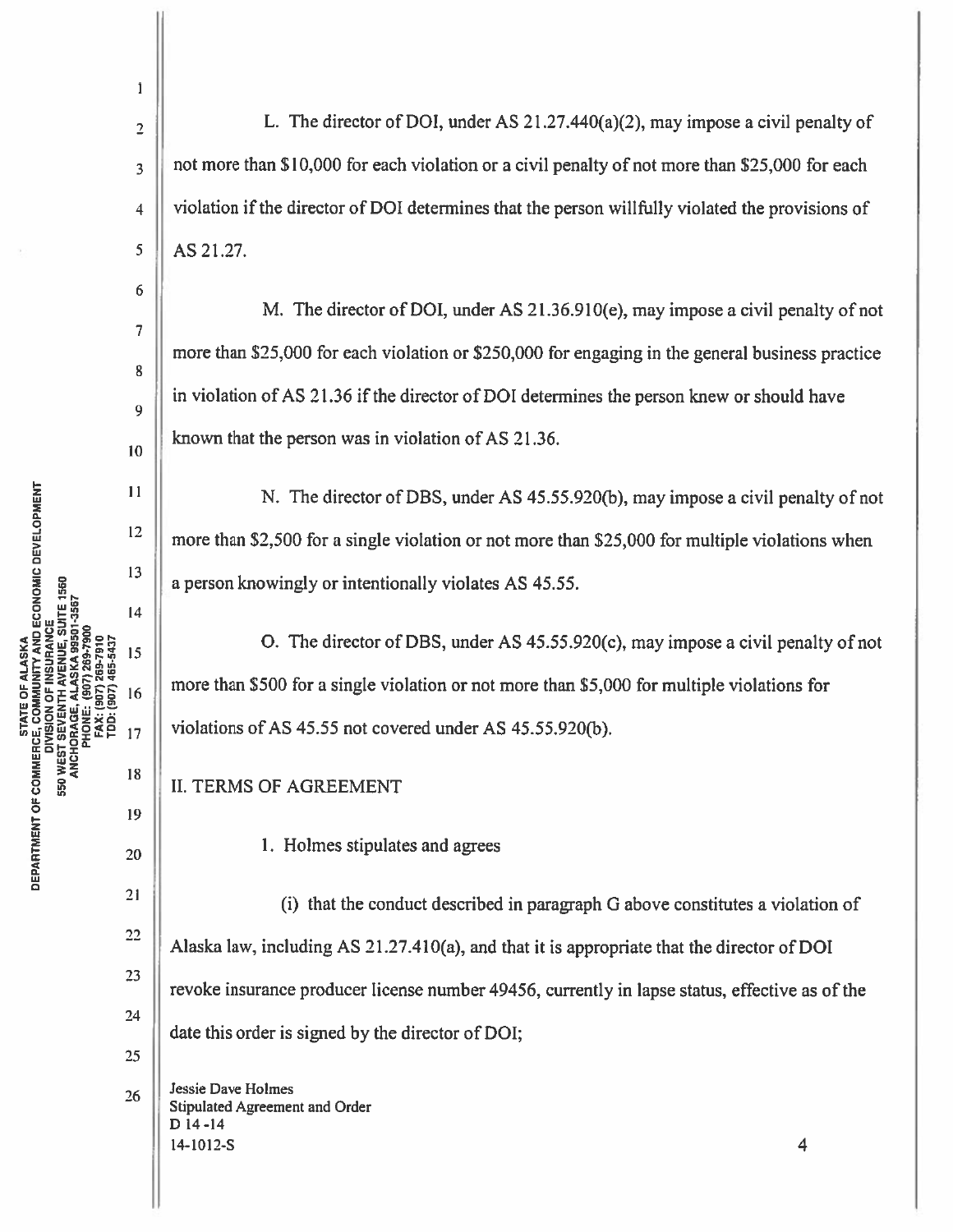$\mathbf{r}_2$  (ii) to have his insurance producer license revoked for life and never to seek  $3 \parallel$  reinstatement or to reapply for an insurance license in this state again; (iii) not to apply or otherwise seek to be registered in this state as an issuer 5 agent, broker-dealer agent, investment adviser, or investment adviser representative at any time 6 for the remainder of his life; 7 8 (iv) that in the event Holmes violates the terms of this agreement, Holmes will <sup>9</sup> be subject to any and all sanctions authorized by the state's banking and securities laws and the 10 | state's insurance laws including imposition of a civil penalty under AS 45.55.920(b) and AS 21.27.440(a); 13 (v) that Holmes waives his right to <sup>a</sup> hearing and enters into this agreemen<sup>t</sup> voluntarily with full knowledge of all rights he may have in this matter. 0 HH 14<br>0 U HH 14<br>0 U HH 14  $\begin{array}{c|c|c|c|c|c} \hline 15 & 2. & \text{Holmes understands that this agreement is not binding on the parties unless and} \hline \end{array}$  $\frac{16}{16}$  until the director of DOI and the director of DBS sign the order adopting this agreement. <oS>Ozxo 17  $\frac{3}{18}$  3. Holmes further understands that this agreement resolves the civil liability issues 0°  $\mathbf{p}$  between the parties to this agreement related to his violation of the state's insurance laws and , banking and securities laws, but he may still be subject to criminal liability. 23 DATED:  $6/19/20/9$  DIVISION OF INSURANCE 24 By: \_\_\_\_\_\_\_\_\_\_\_\_\_\_\_\_\_ <sup>25</sup> 26 Jessie Dave Holmes Stipulated Agreement and Order D 14-14

Alex Romero

 $14-1012-S$  5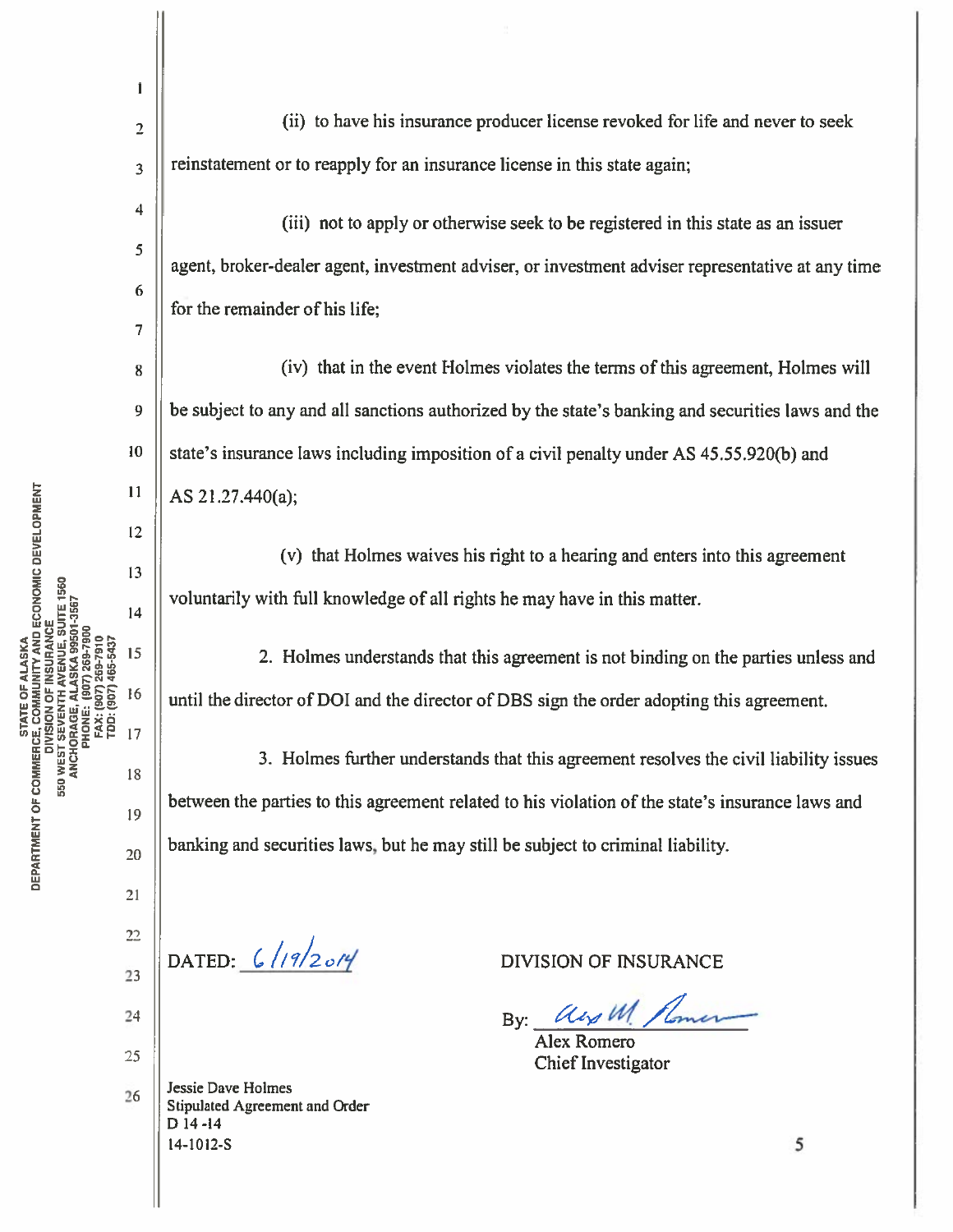$\mathbf{I}$  $\overline{2}$  $\overline{3}$  $\overline{4}$ DATED:  $\lfloor l \rfloor \lfloor 9 \rfloor$ DIVISION OF BANKING AND 5 **SECURITIES** 6 Bv:  $\overline{7}$ Kristy Navlor Acting Chief of Enforcement 8 9 19/14 DATED:  $\varphi$ **JESSIE DAVE HOLMES** 10 11 ssie Dave Holmes 12 13 **ENUE, SUITE 1560** Approved as to form and content: ASKA 99501-3567  $14$ <u> 19714</u> DATED:  $6$ MICHAEL C. GERAGHTY 269-7910 1465-5437 15 **ATTORNEY GENERAL** 16 TDD: (907) **550 WEST SEVEN LUGREDITUZE** By: 17 Erin K. Egan **Assistant Attorney General** 18 19 **ORDER** 20 IT IS ORDERED that insurance producer license number 49456 issued to  $21$ Jessie Dave Holmes is hereby REVOKED by the director of DOI. 22 IT IS FURTHER ORDERED that this Stipulated Agreement and Order is 23 24 25 **Jessie Dave Holmes** 26 Stipulated Agreement and Order  $D$  14 -14 14-1012-S 6

DEPARTMENT OF COMMERCE, COMMUNITY AND ECONOMIC DEVELOPMENT

STATE OF ALASKA

DIVISION OF INSURANCE